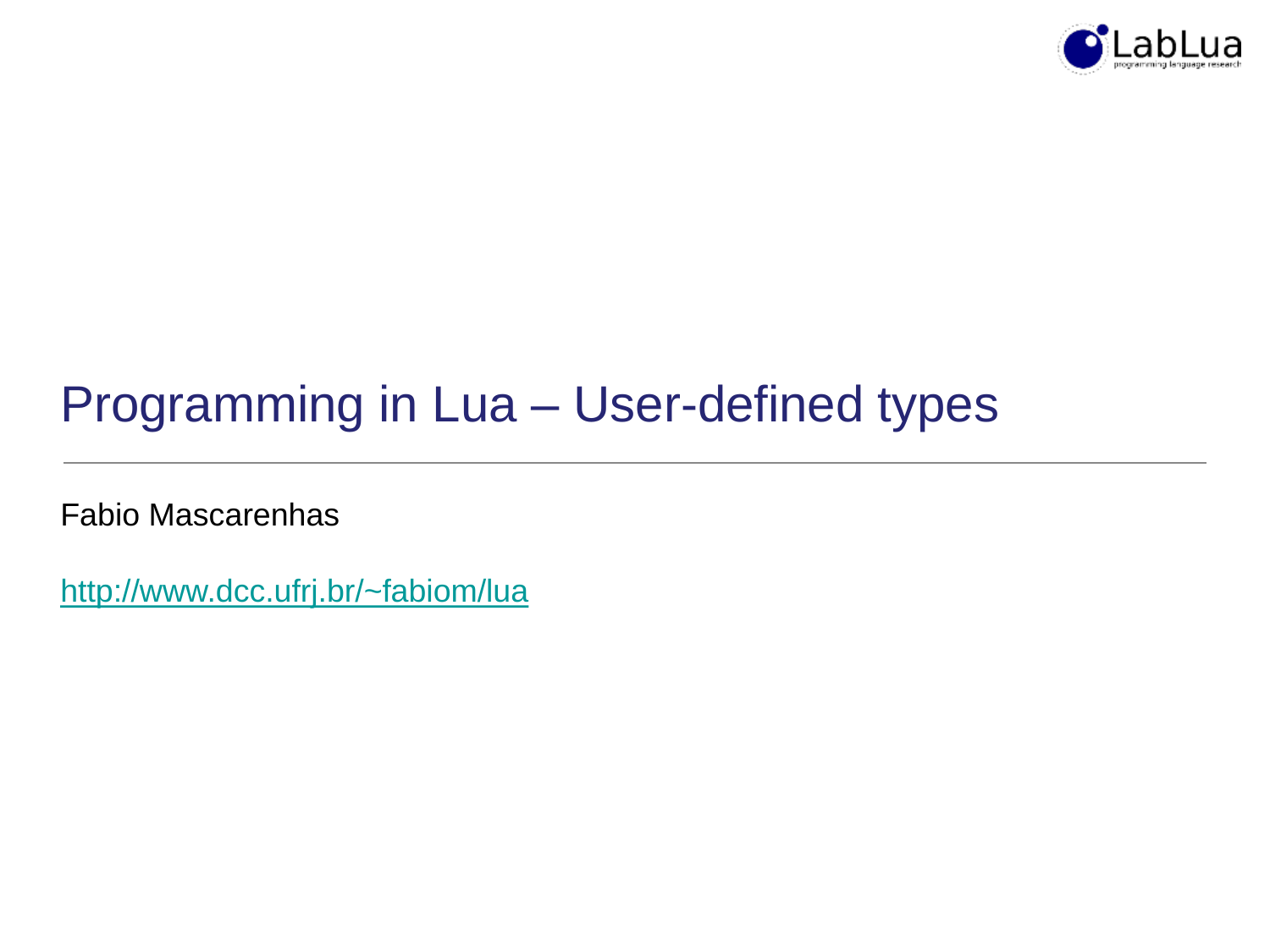

## Exposing data

- We have seen how to expose C functions to Lua
- But C libraries do not have just functions, they usually also define complex data structures, and their functions operate on these data structures
- We need a way to pass these data structures to Lua code, and get them back
- One possible way would be to marshall these data structures to Lua data structures, such as strings or tables, but doing this marshalling and unmarshalling anytime we call C and come back would be expensive!
- Fortunately, C functions can pass opaque pointers and binary blobs to Lua and get them back with no marshalling/unmarshalling, with *userdata*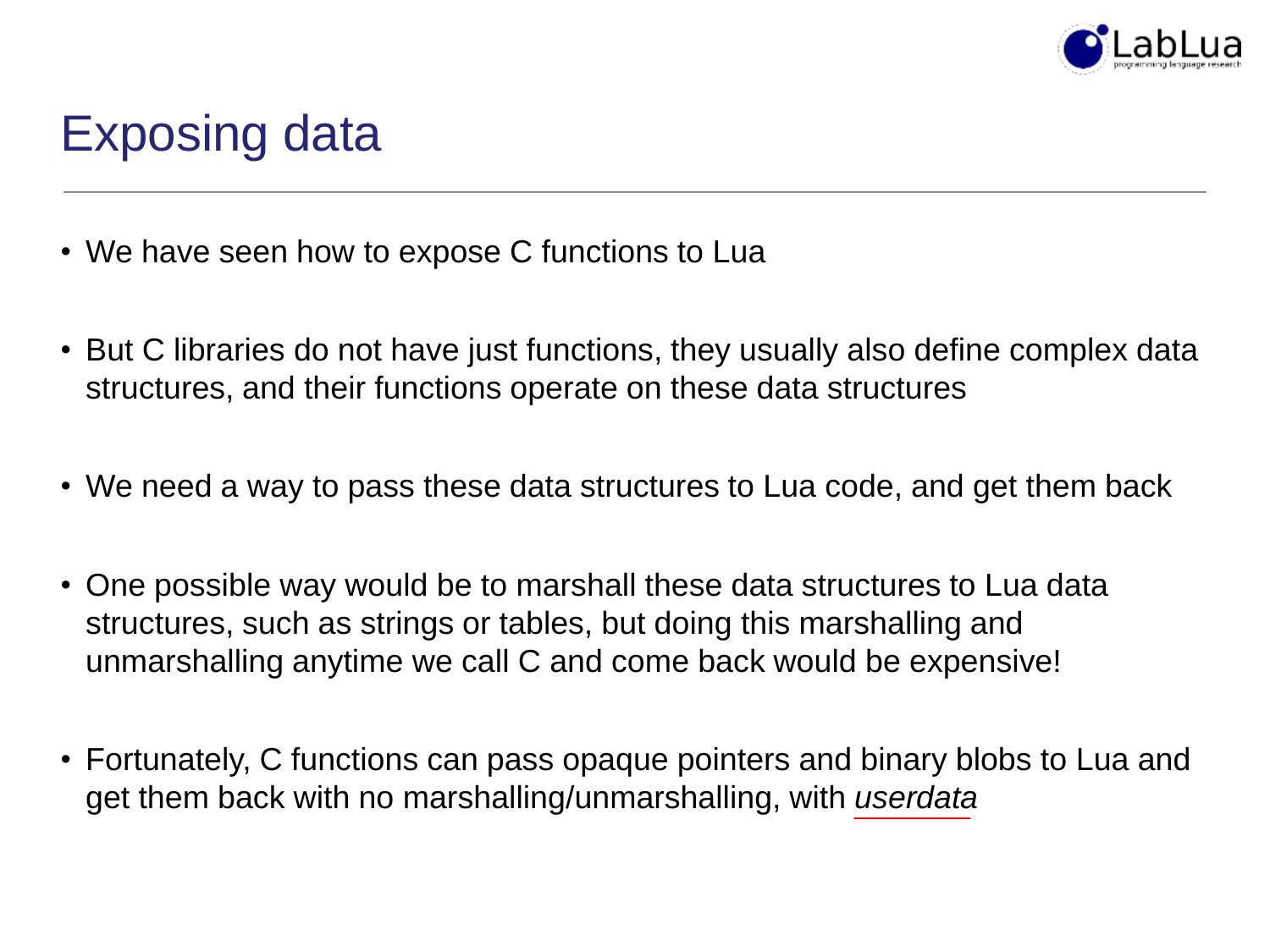

#### Bit vectors

• Suppose we have a library for *bit vectors* for representing boolean arrays efficiently, this library has the following interface (bv.h):

```
typedef struct BitVector BitVector;
int bv_bytes (int n); /* size needed for a bitvector of n elements */
void bv_set (BitVector *bv, int i, int b);
void bv_clear (BitVector *bv);
int bv_get (BitVector *bv, int i);
/* sets and gets length of bit vector, so users can do bounds checking */void bv_setn (BitVector *bv, int n);
int bv_getn (BitVector *bv);
```
• The library does not do bounds-checking, this is the responsibility of the caller; we want to expose the following interface to Lua code:

```
v = bv.new(n) -- create bit vector of n elements
bv.set(v, i, b) -- set ith element to truth val of b
b = bv.get(v, i) -- get boolean val of ith element
n = bv.len(v) -- get length of bit vector
```
• The Lua API will be bounds-checked, and throw errors for out-of-bound access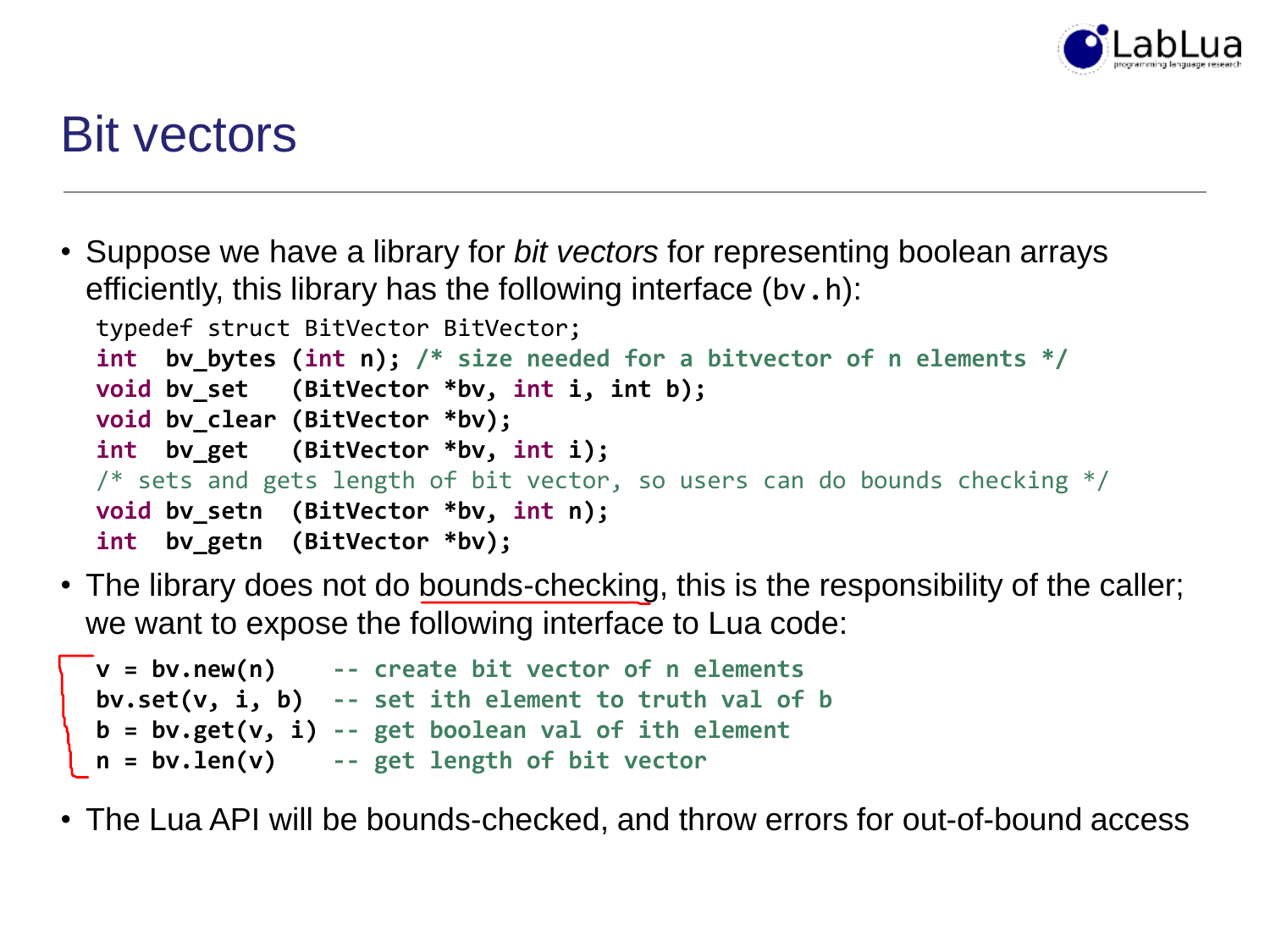

# **Userdata**

- Function bv.new must allocate a new bit vector, and return it to Lua after setting the length so the other functions can do bounds-checking, and clearing the vector
- lua newuserdata allocates a block of memory, pushes an *userdata* for this block, and returns the address of the block:

```
static int newbv(lua_State *L) {
    int i; BitVector *bv;
    int n = luaL_checkinteger(L, 1);
    luaL_argcheck(L, n >= 1, 1, "size must be positive"); \Lambdabv = (BitVector*)lua_newuserdata(L, bv_bytes(n));
    bv setn(bv, n);
    bv clear(bv);
    return 1;
}
```
• We just need to register this function as new in our by module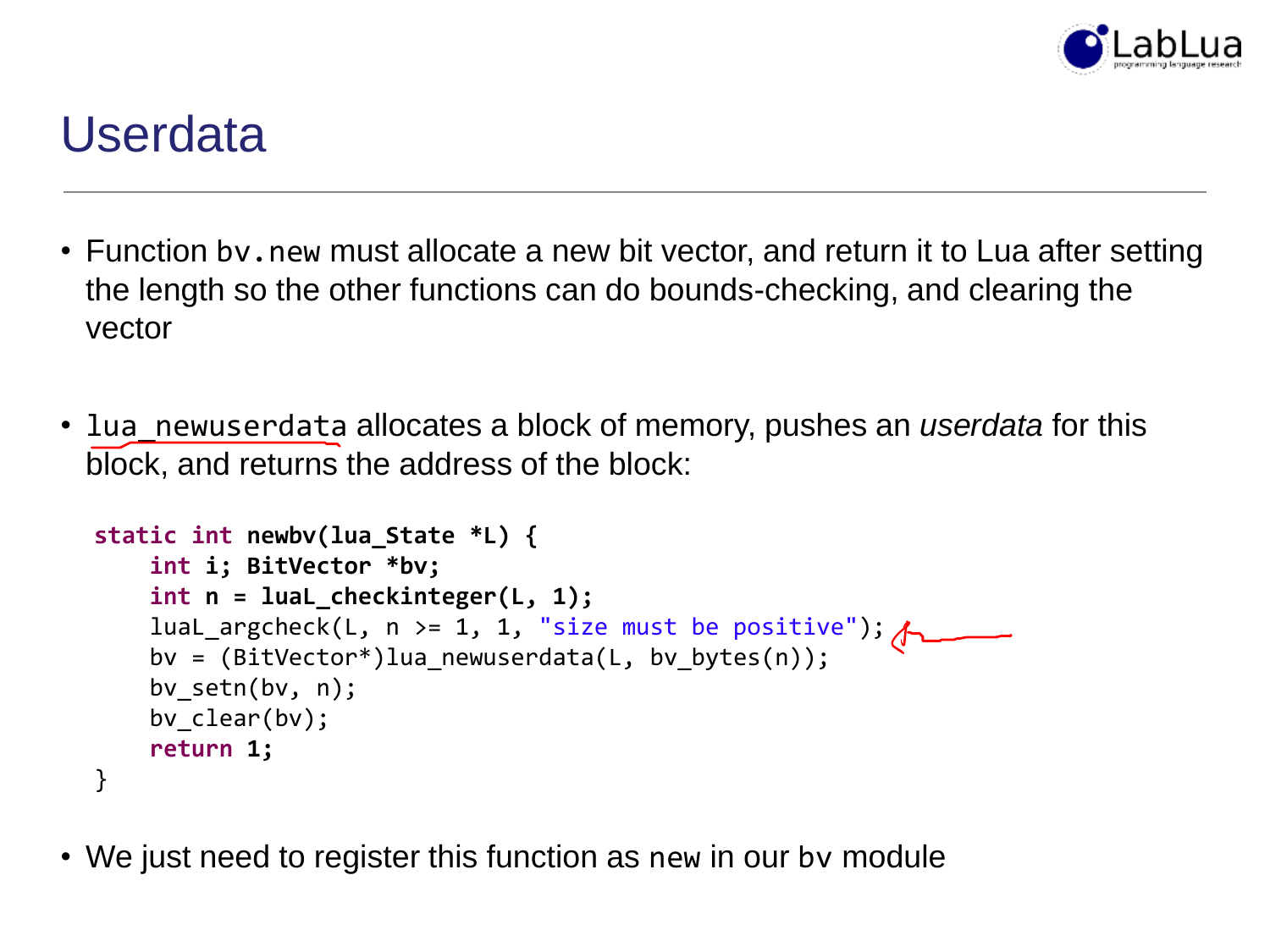

## Back from Lua

• The other functions in our bv library take the bit vector userdata as the first argument; we can use the lua\_touserdata function to take them out of the stack:

```
static int setbv(lua_State *L) {
    BitVector *bv = (BitVector*)lua_touserdata(L, 1);
    int i = luaL_checkinteger(L, 2) - 1;
    int n = bv getn(bv);luaL argcheck(L, \theta \leq i && i < n, 2, "index out of range");
    luaL checkany(L, 3);
    bv set(bv, i, lua toboolean(L, 3));
    return 0;
}
```
• Again we use luaL\_argcheck, now to do bounds checking; lua\_toboolean works with any Lua value, so we just need to check for the presence of a third argument with luaL\_checkany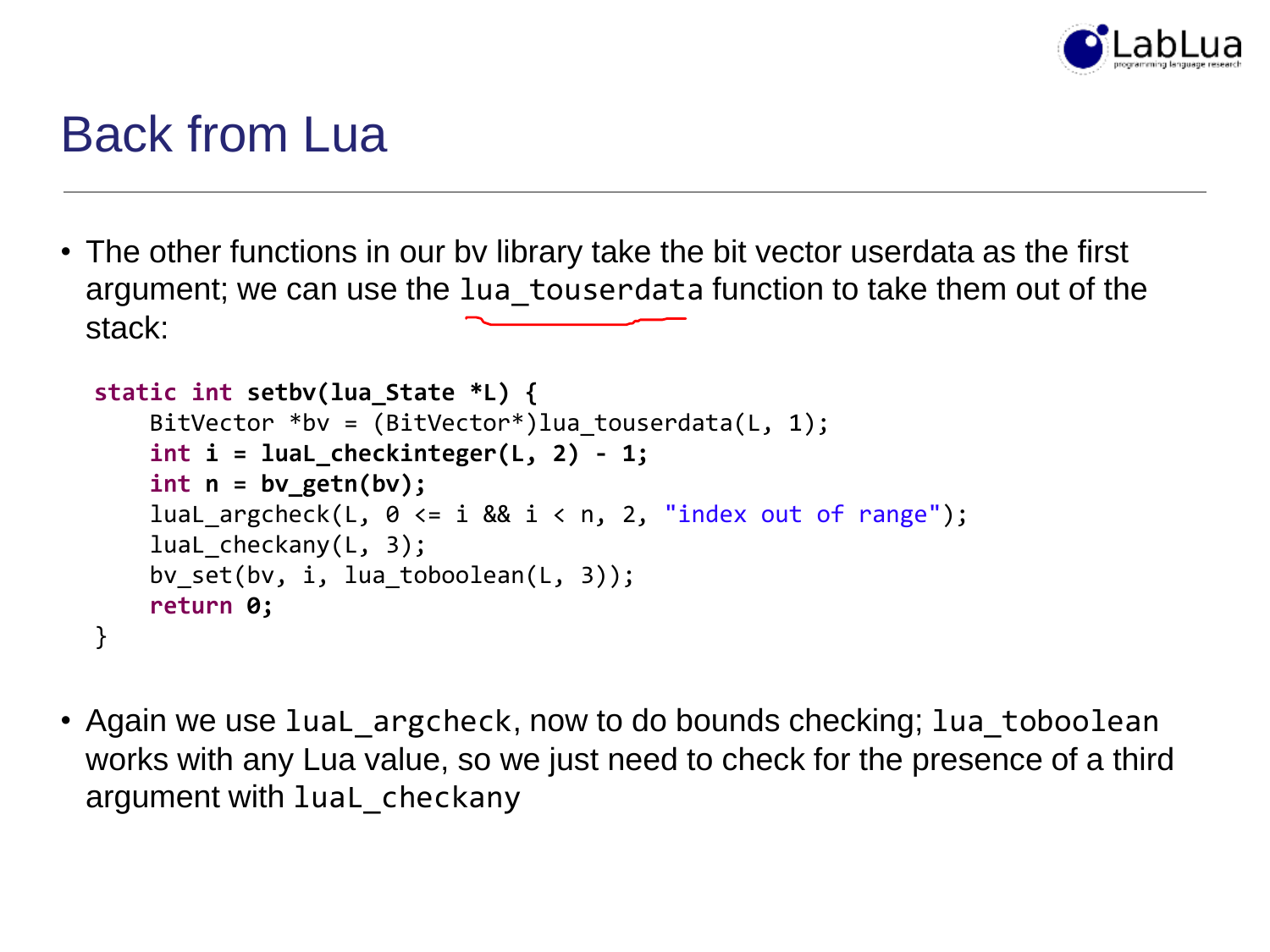

# **Safety**

- The memory we allocate for userdata is managed by Lua, so we do not need to free it; Lua's garbage collector takes care of it
- But our implementation is unsafe in another way: there is no checking to see if the user has actually passed a valid bit vector as a first argument
- If the user does not pass an userdata lua touserdata returns NULL, and we could check for that
- But other libraries produce their own userdata, and our code will happily corrupt them
- We need a way to *tag* an userdata so our module can check to see if it is a bit vector or not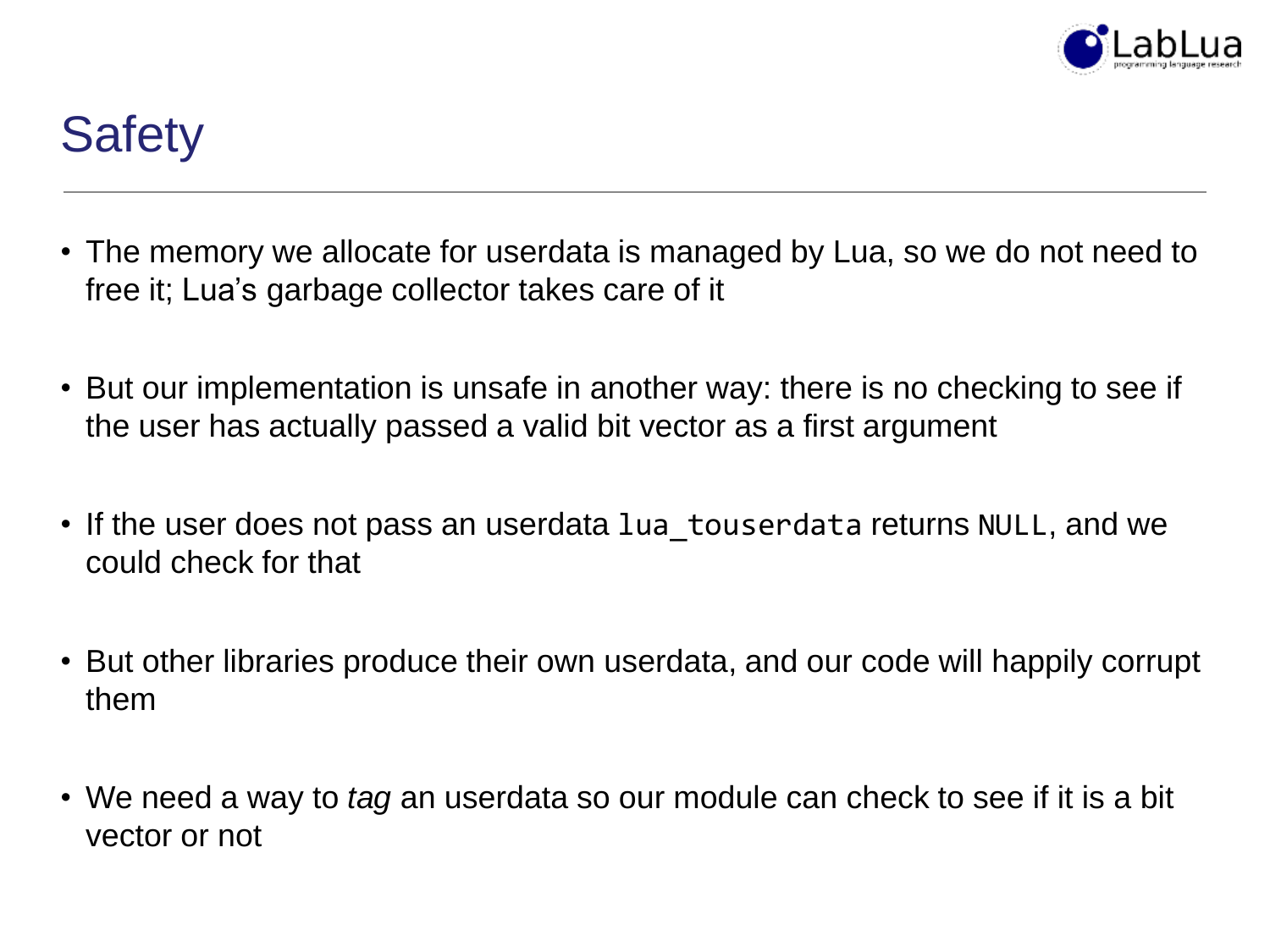

## **Metatables**

- Userdata can have metatables, too, so we will tag our bit vector userdata with a shared metatable that we will keep in the registry
- The Lua API has three convenience functions to access these metatables:



- Lua uses name as the registry key for the metatable, so prefix it with the module name
- Function lua\_setmetatable(L, i) pops a table from the stack and sets it as the metatable of the value at index i (a table or userdata)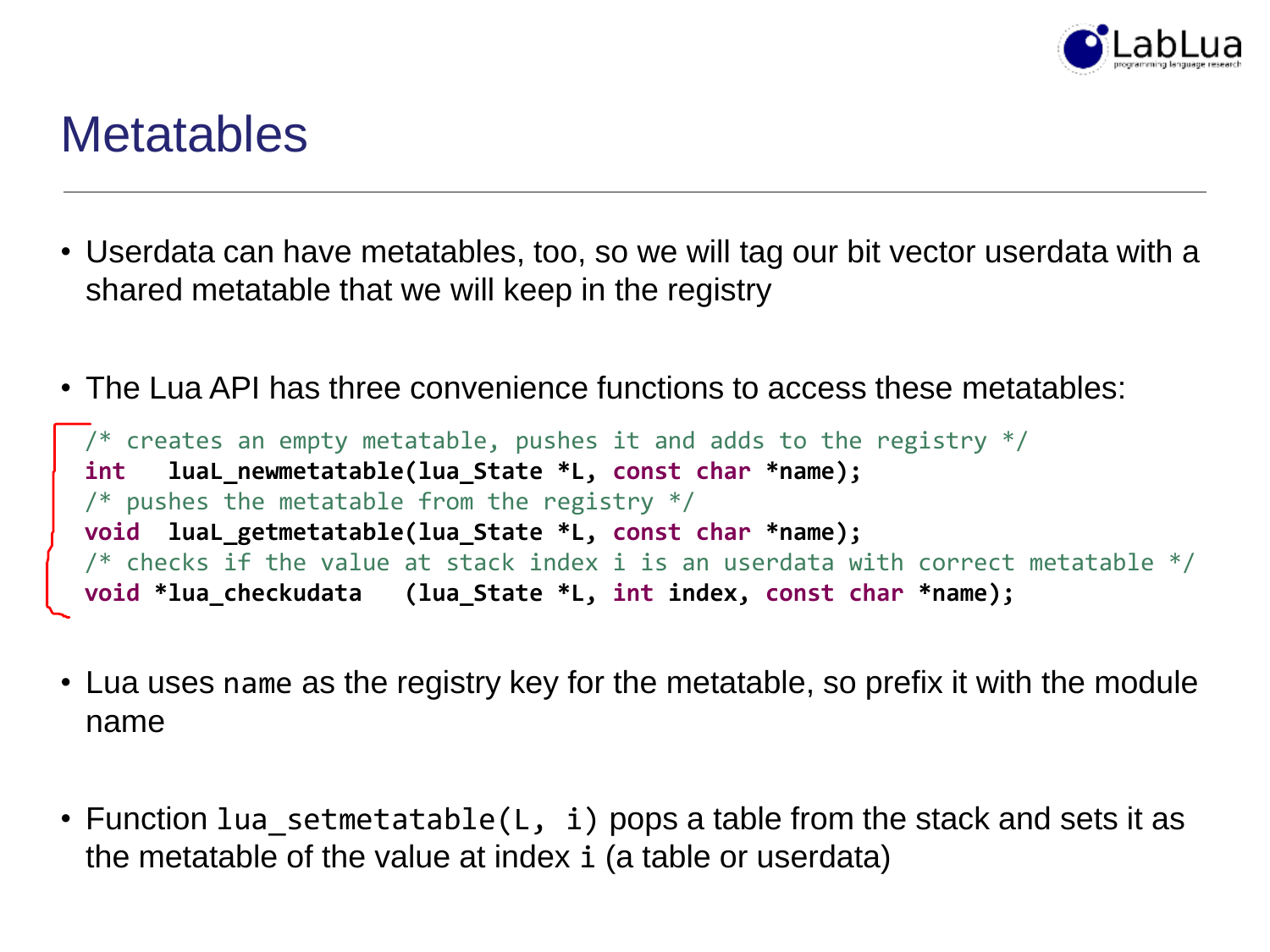

## Safe bit vectors

• To tag our bit vectors, we need to create the metatable when loading the module:

```
int luaopen_bv(lua_State *L) {
    luaL_newmetatable(L, "bv.mt");
    luaL_newlib(L, bv);
    return 1;
}
```
• When we create the userdata for a new bit vector, we need to tag it, changing the end of newbv to:

```
luaL_getmetatable(L, "bv.mt");
lua setmetatable(L, -2);
return 1;
```
• Finally, we change the other functions to use luaL\_checkudata instead of lua\_touserdata:

```
BitVector *bv = (BitVector*)luaL checkudata(L, 1, "bv.mt");
```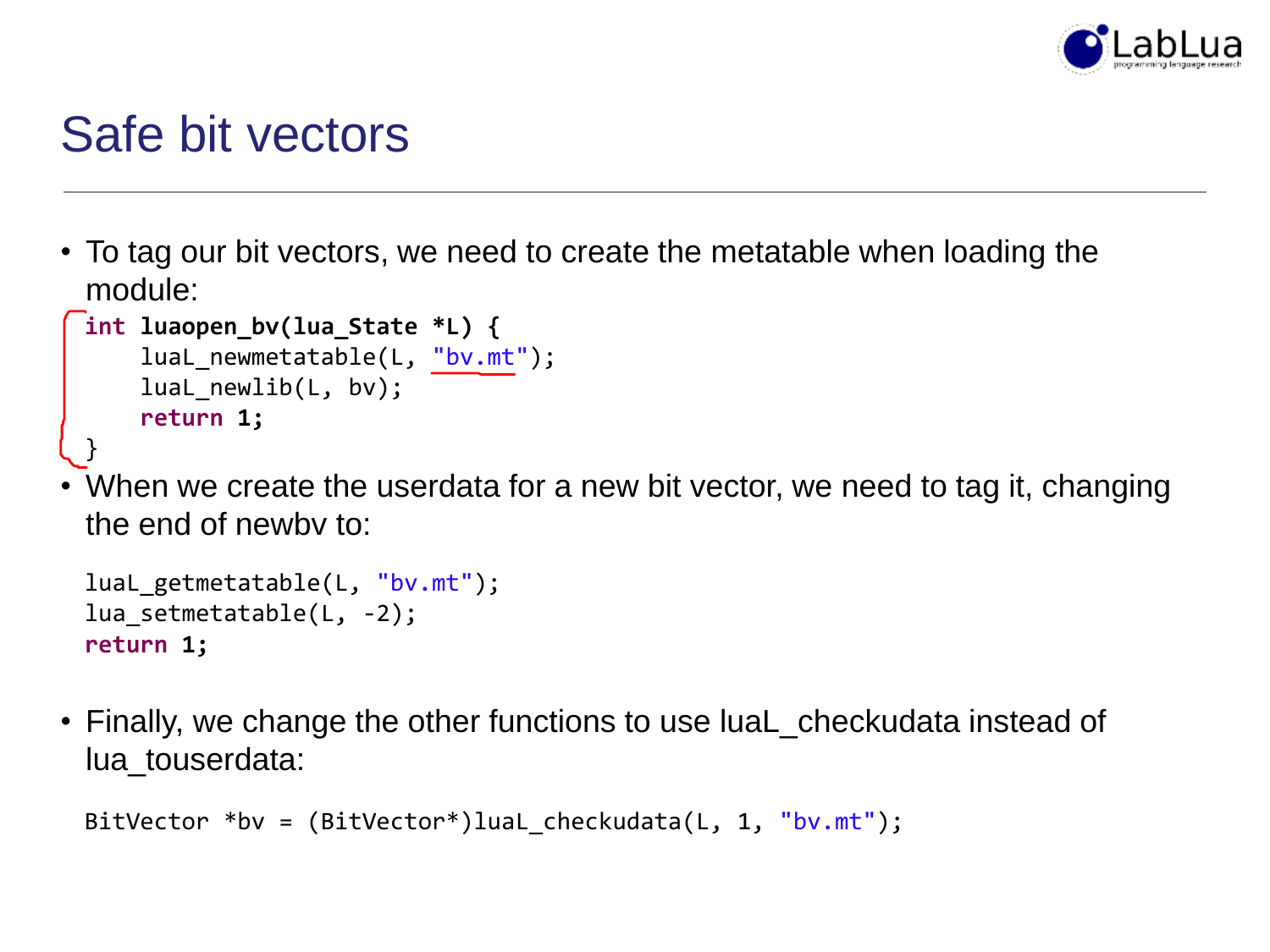

## Userdata objects

- Now that we have a metatable, we can add metamethods to it; we can decide what kind of interface we want: v:get(i), v:set(i, b), and v:len(), or  $v[i], v[i] = b$ , and  $\#v$
- For the first one, we can point \_\_index to the metatable itself, as we did for classes, and then add the get, set, and len functions to the metatable: **static const struct luaL Reg bv**  $m[] = {$ {"set", setbv}, {"get", getbv}, {"len", lenbv}, {NULL, NULL} }; **int luaopen\_bv(lua\_State \*L) {** luaL newmetatable(L, "bv.mt"); lua pushvalue $(L, -1);$ lua setfield( $L, -2,$  " index"); luaL setfuncs(L, bt m, 0); luaL newlib(L, bv); **return 1;** }  $v:get(5) \rightarrow v.get(v, 5) \rightarrow$  $getmetatable(v).$  index.get(v, 5) -> bv.get $(v, 5)$
- We do not need to change the setbv, getbv, or lenbv functions, as they already take the userdata as the first parameter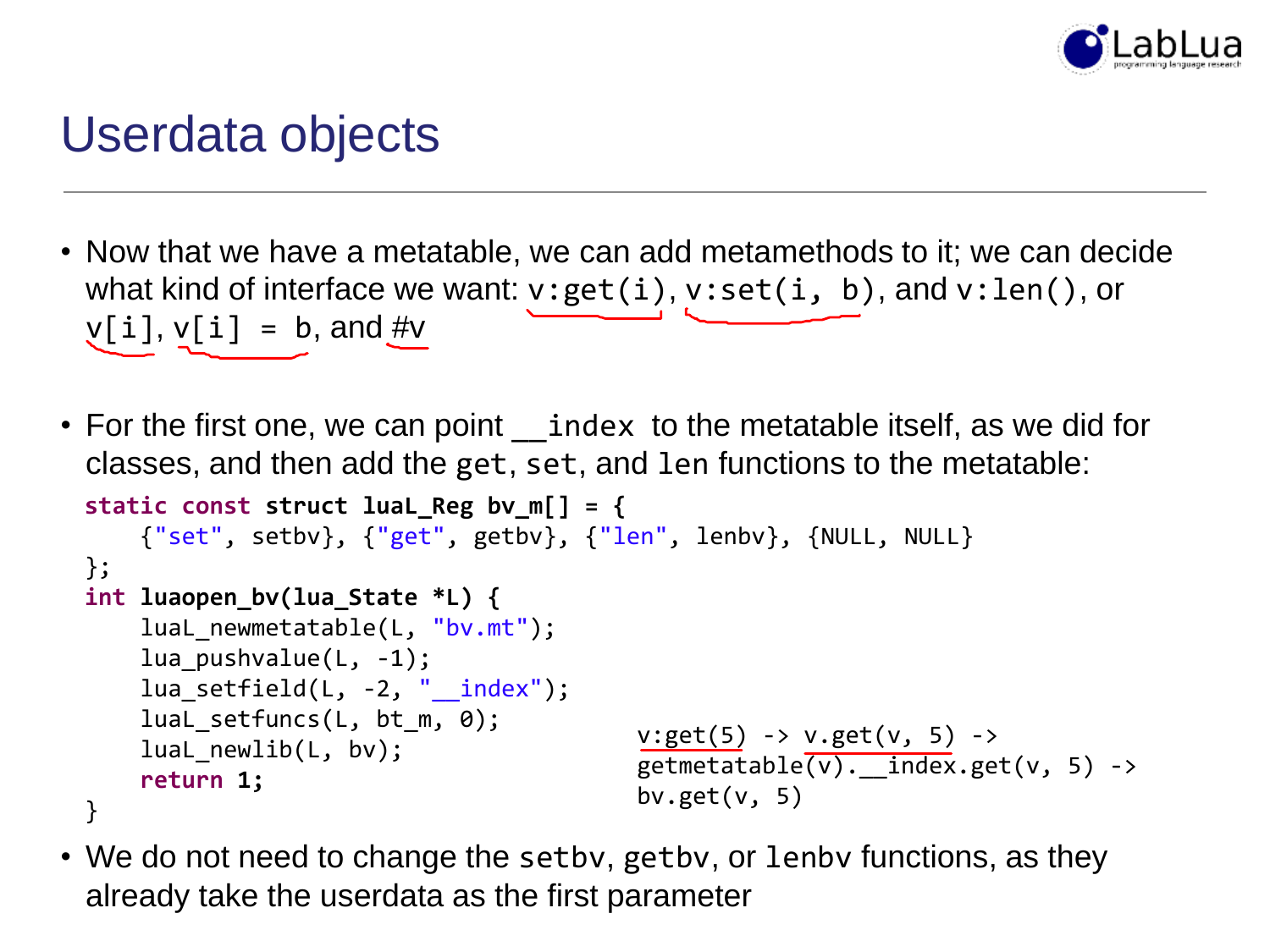

# Userdata objects (2)

• For the second interface, we can just set the index metamethod to getby, newindex to setbv, and \_\_len to lenbv:

```
v[5] -> getmetatable(v). index(v, 5) -> bv.get(v, 5)
v[5] = true -> getmetatable(v). newindex(v, 5, true) -> bv.set(v, 5, true)
#v -> getmetatable(v). len(v) -> bv.len(v)
```
• Using lual setfuncs to initialize the metatable is straightforward:

```
static const struct luaL Reg bv m[] = {{"__newindex", setbv}, {"__index", getbv}, {"__len", lenbv}, {NULL, NULL}
};
int luaopen_bv(lua_State *L) {
    luaL newmetatable(L, "bv.mt");
    luaL setfuncs(L, bt m, 0);
    luaL newlib(L, bv);
   return 1;
}
```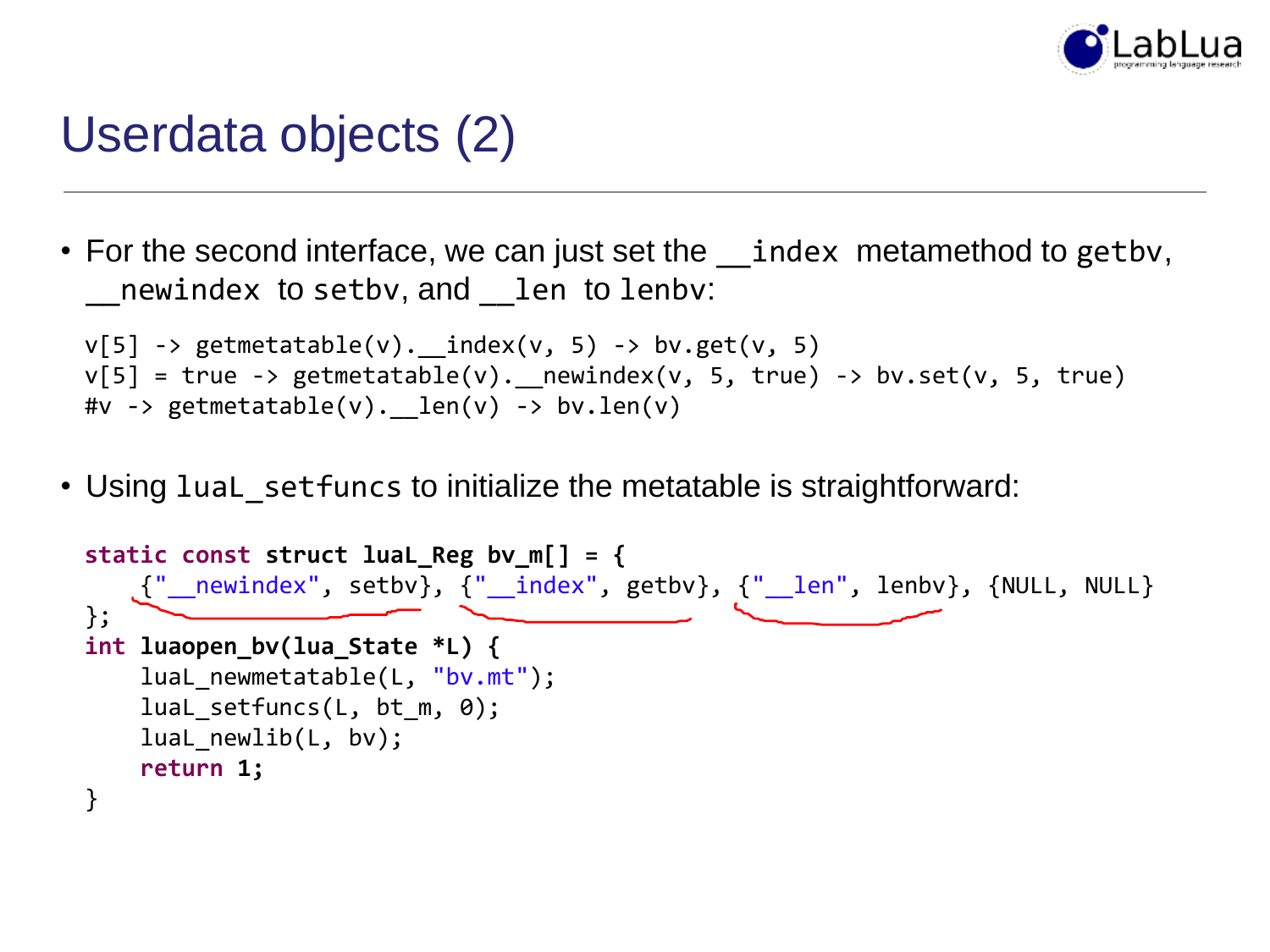

## External resources

• Suppose the bit vector library manages its own memory, exposing the following interface:

typedef struct BitVector BitVector; BitVector \***bv\_new (int n);** void bv free(BitVector \*bv); **void bv\_set (BitVector \*bv, int i, int b); void bv\_clear (BitVector \*bv); int bv\_get (BitVector \*bv, int i); int bv\_getn(BitVector \*bv);**

- Now bv\_new allocates a cleared bit vector, and sets is length; when the user is done with the bit vector he should call bv\_free to reclaim its space
- How do we expose these bit vectors to Lua?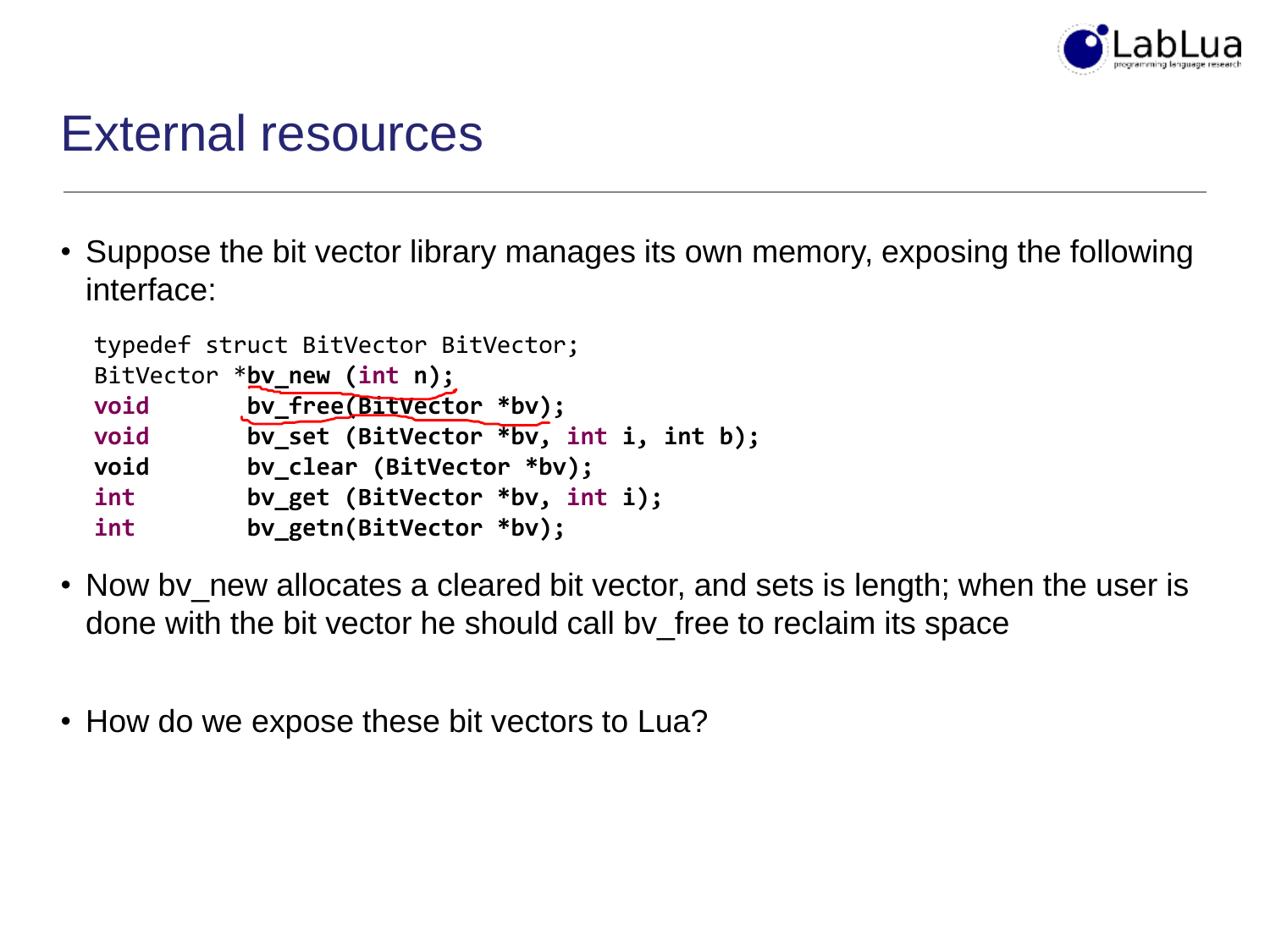

#### Indirect userdata

• The userdata for bit vectors can be *pointers* to the bit vectors, instead of the bit vectors themselves:

```
static int newbv(lua_State *L) {
    int i; BitVector **ud;
    int n = luaL_checkinteger(L, 1);
    luaL argcheck(L, n \ge 1, 1, "size must be positive");
    ud = (BitVector**)lua newuserdata(L, sizeof(BitVector*));
    *ud = bv new(n);
    luaL getmetatable(L, "bv.mt");
    lua setmetatable(L, -2);
    return 1;
}
```
• The other functions need to deal with the extra level of indirection:

```
BitVector *bv = *((BitVector**)luaL checkudata(L, 1, "bv.mt"));
```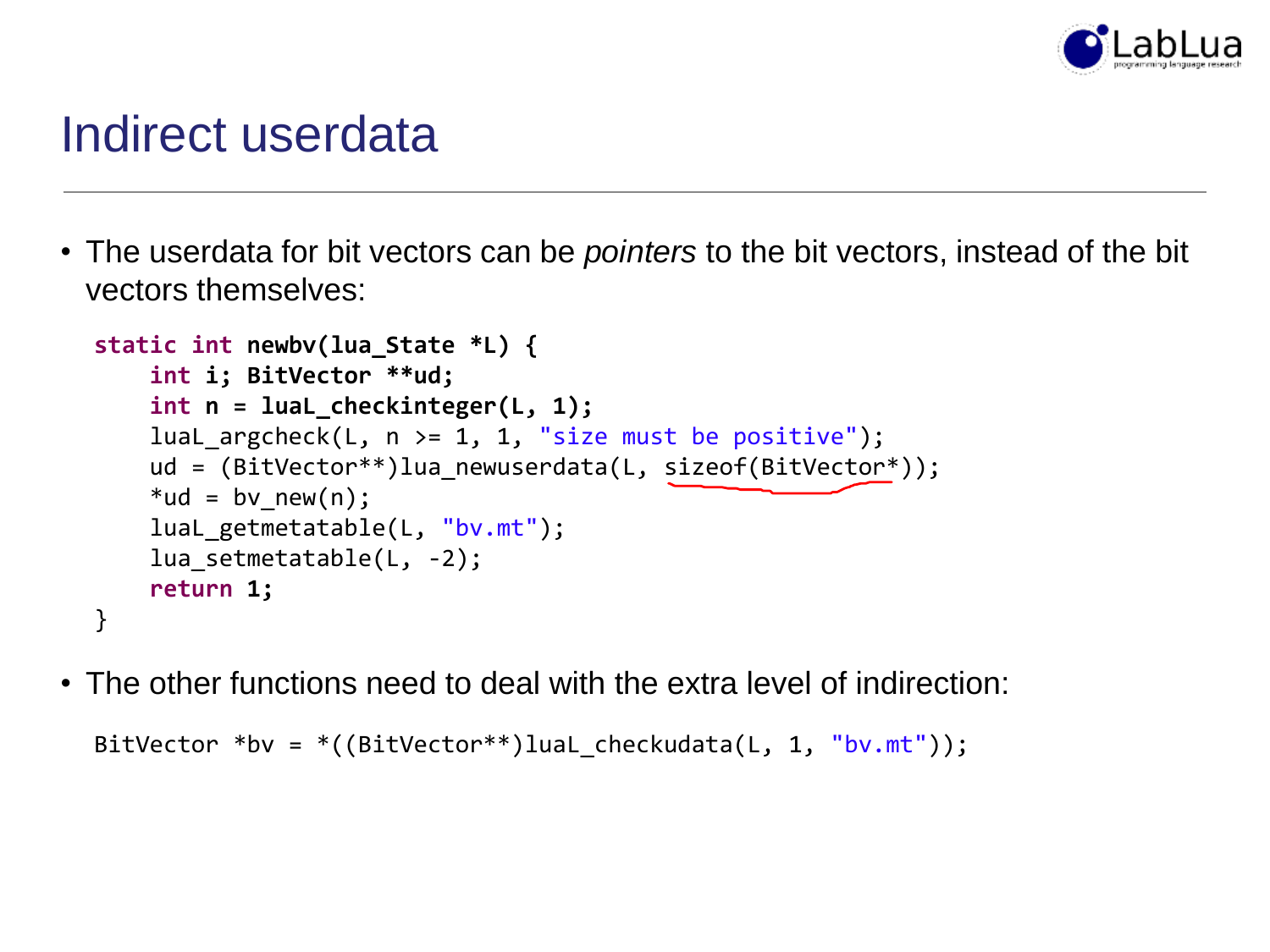

# **Finalizers**

- There is still a problem: when should we call bv\_free? The memory for storing the pointer is managed by Lua, but the bit vector itself is not
- To solve this, Lua has *finalizers*: a finalizer is a \_\_gc metamethod in a userdata (in Lua 5.2 tables can have finalizers, too)
- Lua calls this metamethod just before garbage-collecting the userdata, passing the userdata to it; we just need to connect the \_\_gc metamethod to a function that will call bv\_free:

```
static int gcbv(lua_State *L) {
   BitVector *bv = *((BitVector**)luaL checkudata(L, 1, "bv.mt"));
   bv_free(bv);
}
```